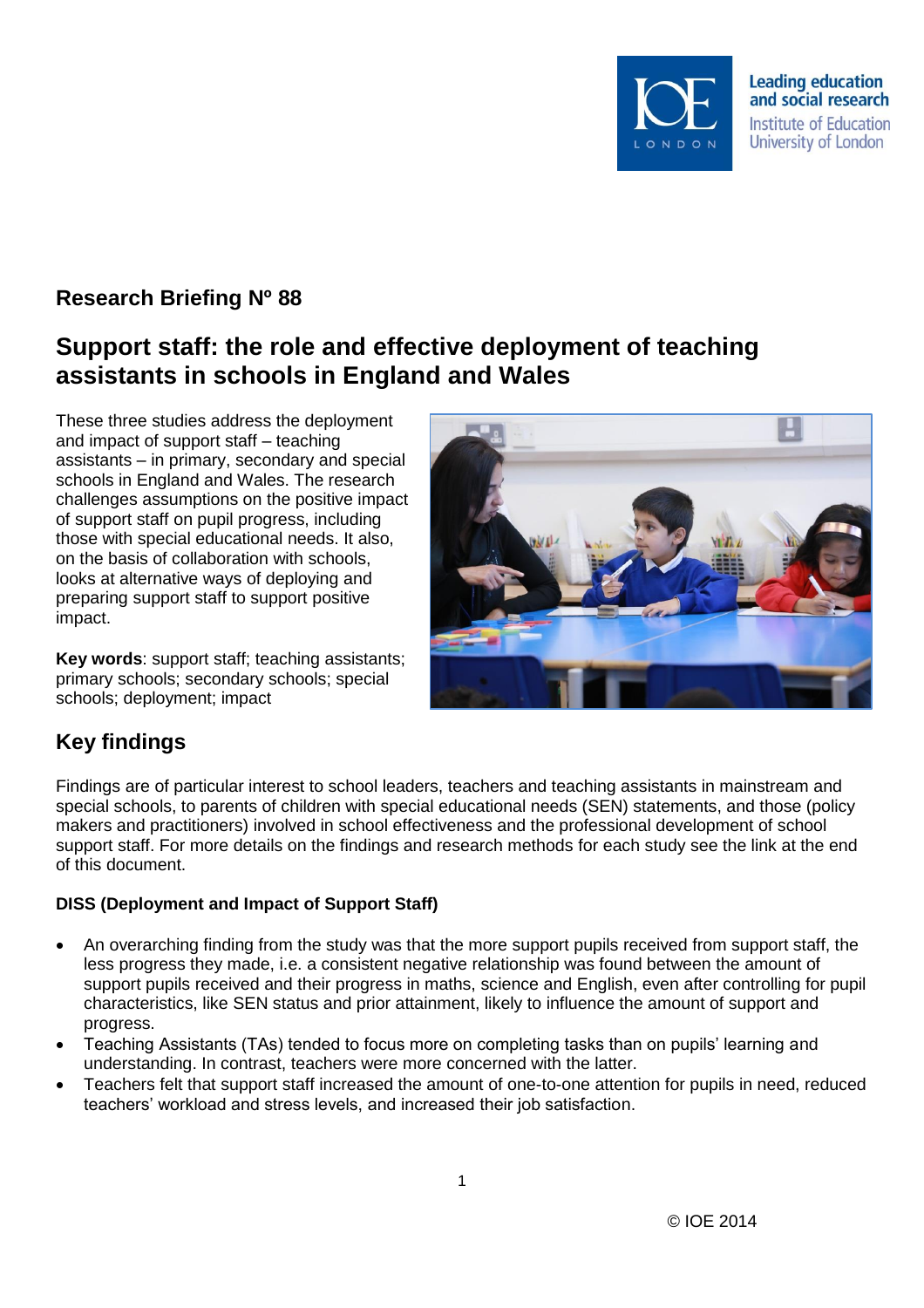While the TAs surveyed were dedicated to their work, the problem was their routine deployment to those pupils who needed most help. As a result these pupils became cut off from the curriculum and the teacher.

**Effective Deployment of Teaching Assistants (EDTA) project** – through working collaboratively with schools, the study found:

- **Preparedness** creating time for teachers and TAs to meet had a positive effect on the quality of TA input and helped to make their roles more explicit.
- **Deployment**  senior leadership teams, as well as teachers thought more strategically about the role and purpose of TAs and expected outcomes for pupils. Attention turned to how TAs could 'add-value' to, rather than replace, the teacher's role.
- **Practice**  TAs roles developed to support changes in their talk with pupils (e.g. in terms of the effectiveness of questions to increase pupil independence); their role in supporting pupils' learning and understanding of tasks; and in formative assessment (ongoing, real-time assessment of pupils' learning).

#### **Making a Statement Project (MaSt) project**

- Pupils in mainstream with SEN statements spent over a quarter of their time away from the mainstream class, the teacher and their peers compared to average attainment pupils.
- TAs had more responsibility for pupils with SEN statements than teachers TAs devised curricula, planned lessons and made moment-to-moment teaching and learning decisions.
- The quality of pedagogical experiences (approaches to teaching and learning) was less appropriate and of a lower quality than for average attaining pupils. This was despite good intentions on the part of TAs.
- Gaps were found in the knowledge of both teachers and TAs in meeting the needs of pupils with statements – teachers felt unprepared and often saw TAs as experts despite their similar gaps in training and knowledge.
- Schools lacked an effective and theoretically-grounded pedagogy for teaching pupils with statements in mainstream schools – a reliance on TA support exasperated the problem making schools less likely to think through appropriate approaches.

\_\_\_\_\_\_\_\_\_\_\_\_\_\_\_\_\_\_\_\_\_\_\_\_\_\_\_\_\_\_\_\_\_\_\_\_\_\_\_\_\_\_\_\_\_\_\_\_\_\_\_\_\_\_\_\_\_\_\_\_\_\_\_\_\_\_\_\_\_\_\_\_\_\_\_\_\_\_\_\_\_

### **What we did**

In recent years, there has been a huge growth in the range and number of support staff in schools due to policy and curriculum changes, for example, the delegation of funding for SEN accompanied by increased provision of TAs for pupils with statements of special educational needs.

Despite the growth, research up to 2003 provided only limited information on the deployment and impact of support staff in schools, and the processes through which impact is maximised or inhibited.

The DISS project, funded by the English and Welsh Governments (2003-9), was designed to fill the gaps in information. The two main aims of the project were:

- to provide an accurate, systematic and representative description of the types of support staff in schools; their characteristics and deployment in schools, and how these have changed over time; and
- to analyse the impact or effect of support staff on teachers and teaching, pupil learning and behaviour.

Following on from DISS and building on its conclusions was the EDTA project (2010-11), funded by Esmee Fairbairn; and the MaSt project (2011-13), funded by the Nuffield Foundation.